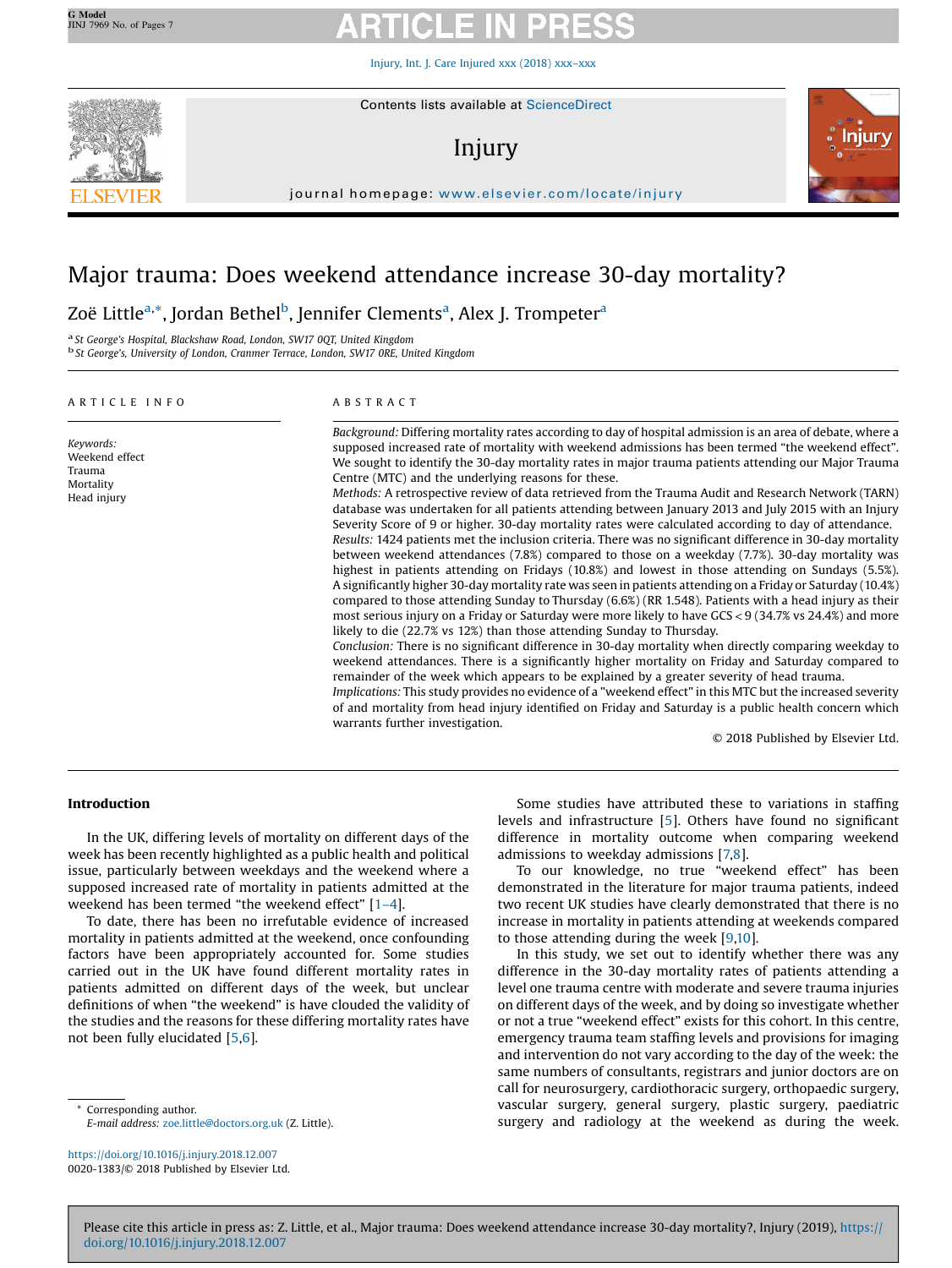2 2 Z. Little et al. / Injury, Int. J. Care Injured xxx (2018) xxx–xxx

Emergency department consultants are present in the department 24 h a day, 7 days a week, and act as trauma team leaders for the majority of trauma calls. Access to emergency CT and MRI scanning, interventional radiology, blood bank services and emergency general, trauma, vascular, neurosurgical and cardiac theatres is also the same at the weekend as during the week.

# Methods

Data were retrieved from the Trauma Audit and Research Network (TARN) database relating to patients attending St George's Hospital, London between 5 January 2013 and 1<sup>st</sup> July 2015 with moderate or severe trauma, as defined by an ISS of greater than 8 [\[11](#page-6-0)]. The data available from TARN and collated included age, gender, Injury Severity Score (ISS), Glasgow Coma Score (GCS), mechanism of injury, mortality, and total hospital length of stay.

The day of the week on which patients attended the emergency department was determined and patients were then categorised into 2 groups, according to whether they had attended on a weekday (Monday 00:00 to Friday 23:59) or weekend day (Saturday 00:00 - Sunday 23:59).

The mean ISS and GCS as well as 30 day mortality rates were calculated for each day of the week, and for both groups.

Further analysis saw patients grouped into Friday 00:00 to Saturday 23:59 attendances and Sunday 00:00 to Thursday 23:59 attendances to ascertain whether there was any significant differences between these two groups. This was done as although their attendance at the hospital was not strictly "weekend" their first 48 h of care fell into this category.

## **Statistics**

Statistical analysis was performed using the IBM SPSS 23 programme. The Mann-Whitney U test was used to determine whether there were any significant differences in the age, ISS and GCS in each group.

An outcome crosstabulation was produced indicating the number of patients attending on weekdays and weekend days along with the respective mortality outcome such that an odds ratio analysis and relative risk could be calculated. The same crosstabulation technique was used to compare the Friday-Saturday and Sunday-Thursday groups.

A p-value of less than 0.05 was considered significant.

## Results

1427 patients met the inclusion criteria. Of these, 3 were excluded as their attendance time had not been recorded, leaving a total of 1424 patients in the study.

# Demographics

449 patients (31.5%) attended at the weekend and 975 (68.5%) attended on a weekday.

There was no significant difference in age, gender and ISS scores between the two groups (Table 1).

# Table 1 Demographics and Injury Severity Score in the weekday and weekend groups.

|             | Weekday          | Weekend            | Overall          |
|-------------|------------------|--------------------|------------------|
| Gender      | Male 625-64.1%   | Male 295-65.7%     | Male 920-64.4%   |
|             | Female 350-35.9% | Female 154 - 34.3% | Female 504-35.4% |
| Age (years) | 53.0             | 52.1               | 52.4             |
| Mean ISS    | $19(9-75)$       | $19(9-59)$         | 19               |

Injury Severity Score (ISS) by day of attendance

There was no significant difference in the ISS when comparing different days of the week: the mean ISS in the weekend group was 19 (range 9–59), and in the weekday group also 19 (range 9–75) ([Fig.](#page-2-0) 1).

# Glasgow Coma Score (GCS) by day of attendance

There was no significant difference in GCS when comparing different days of the week. Friday and Saturday had the lowest mean GCS scores of any day ([Fig.](#page-2-0) 2) but these were not significantly different from any other day.

# 30-Day mortality: weekend vs weekday attendance

Patients attending on a Friday had the highest 30-day mortality rate at 10.8%, those on a Saturday had the second highest at 10.0% and those attending on a Sunday had the lowest (5.5%) [\(Fig.](#page-3-0) 3).

Odds ratio analysis of the 30-day mortality in the weekend group compared to the weekday group did not demonstrate a statistically significant difference (1.01; CI 0.67–1.54) and the relative risk of death within 30 days for weekday compared with weekend attendances was 0.987 (CI 0.671–1.451), demonstrating a trend towards lower mortality during the week but this did not reach statistical significance ([Table](#page-3-0) 2).

30-Day mortality: Friday and Saturday attendances compared to the rest of the week

The 30-day mortality rate for those attending on Friday or Saturday was 10.4%. In patients who attended between Sunday to Thursday the 30-day mortality rate was 6.6% ([Table](#page-3-0) 3).

The relative risk of death within 30 days of attendance on a Friday or Saturday was 1.584 (95% CI 1.102–2.278), indicating a 58.4% relatively increased risk of death compared to attendance between Sunday to Thursday, which did reach statistical significance [\(Table](#page-3-0) 4).

There was no statistical difference in ISS ( $p = 0.20$ ) or age  $(p = 0.25)$  between the Friday and Saturday, and Sunday to Thursday groups.

Further analysis of the Friday and Saturday group compared to the Sunday to Thursday group revealed a trend towards a lower average GCS in the Friday and Saturday group, though this did not reach statistical significance ( $p = 0.11$ , [Fig.](#page-4-0) 4).

We looked at the injuries of those patients who attended on Fridays and Saturday to look for any identifiable explanation for the increased 30 day mortality. Of the 418 patients, 33.7% (n = 141) had a head injury as the most severe injury,15.7% had a GCS of less than 9, and of those 141 patients 11.2% had a GCS of 3. 22.7% of patients with head injury as the most severe injury category died within 30 days.

In comparison, in the cohort of patients attending from Thursday to Sunday there were 934 patients of which 290 had a head injury as the most severe injury (31%). 7% had a GCS of 3 and 11.2% had a GCS of less than 9. Of this cohort of head injured patients who attended on Sunday to Thursday 12% died within 30 days. This suggests that patients who attend on a Friday or Saturday have a tendency to have more significant head injuries, as indicated by a lower average GCS, and were more likely to die from these.

When other factors were considered to explain any differences in mortality the age and ISS at presentation were investigated. The mean age of attendees who died within 30 days was significantly greater than those who survived when compared using a Mann Whitney U test (70.8 vs 50.9 years,  $p < 0.0001$ , [Fig.](#page-4-0) 5).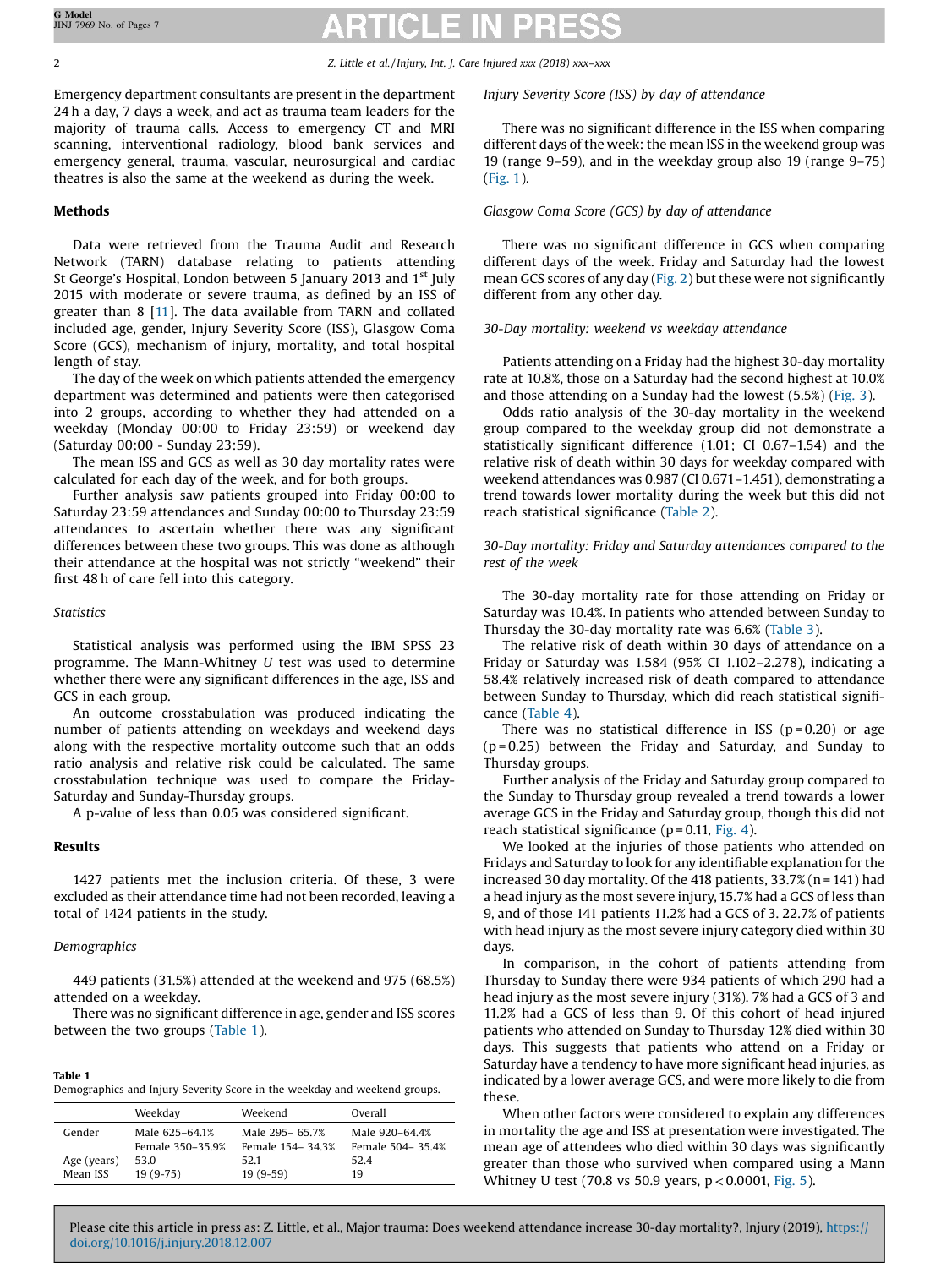Z. Little et al. / Injury, Int. J. Care Injured xxx (2018) xxx–xxx 3

<span id="page-2-0"></span>

Fig. 1. Error bar chart showing the mean ISS score of patients attending on each day of the week.



Error Bars: 95% CI

Fig. 2. Error bar chart showing mean GCS score across all days of the week.

As would be expected, the mean ISS score for those who died within 30 days of attendance was significantly higher than in those who survived when compared using a Mann Whitney U test  $(29 \text{ vs } 18, \text{ p} < 0.0001, \text{ Fig. 6}).$  $(29 \text{ vs } 18, \text{ p} < 0.0001, \text{ Fig. 6}).$  $(29 \text{ vs } 18, \text{ p} < 0.0001, \text{ Fig. 6}).$ 

The mean GCS of those who died within 30 days was lower than in those who survived (8 vs 14,  $p < 0.0001$ , [Fig.](#page-5-0) 7) when compared using a Mann Whitney U test.

# Discussion

In the studied cohort there was no true "weekend effect", that is there was no significant difference in the 30-day mortality rates between patients attending on a weekday compared to those attending on a Saturday or Sunday who had an ISS greater than eight.

It is interesting to see that the mortality pattern we observed was similar to that of a previous study looking into the mortality pattern in an elective surgery setting [\[12\]](#page-6-0).

In our study, the mortality rates were highest in those attending on a Friday and Saturday and when grouping these days together there was a significantly higher 30-day mortality rate compared to the rest of the week. The reasons for this are not clear but we do not believe it is due to emergency staffing levels or resources in our unit, as these are consistent throughout the week. Patients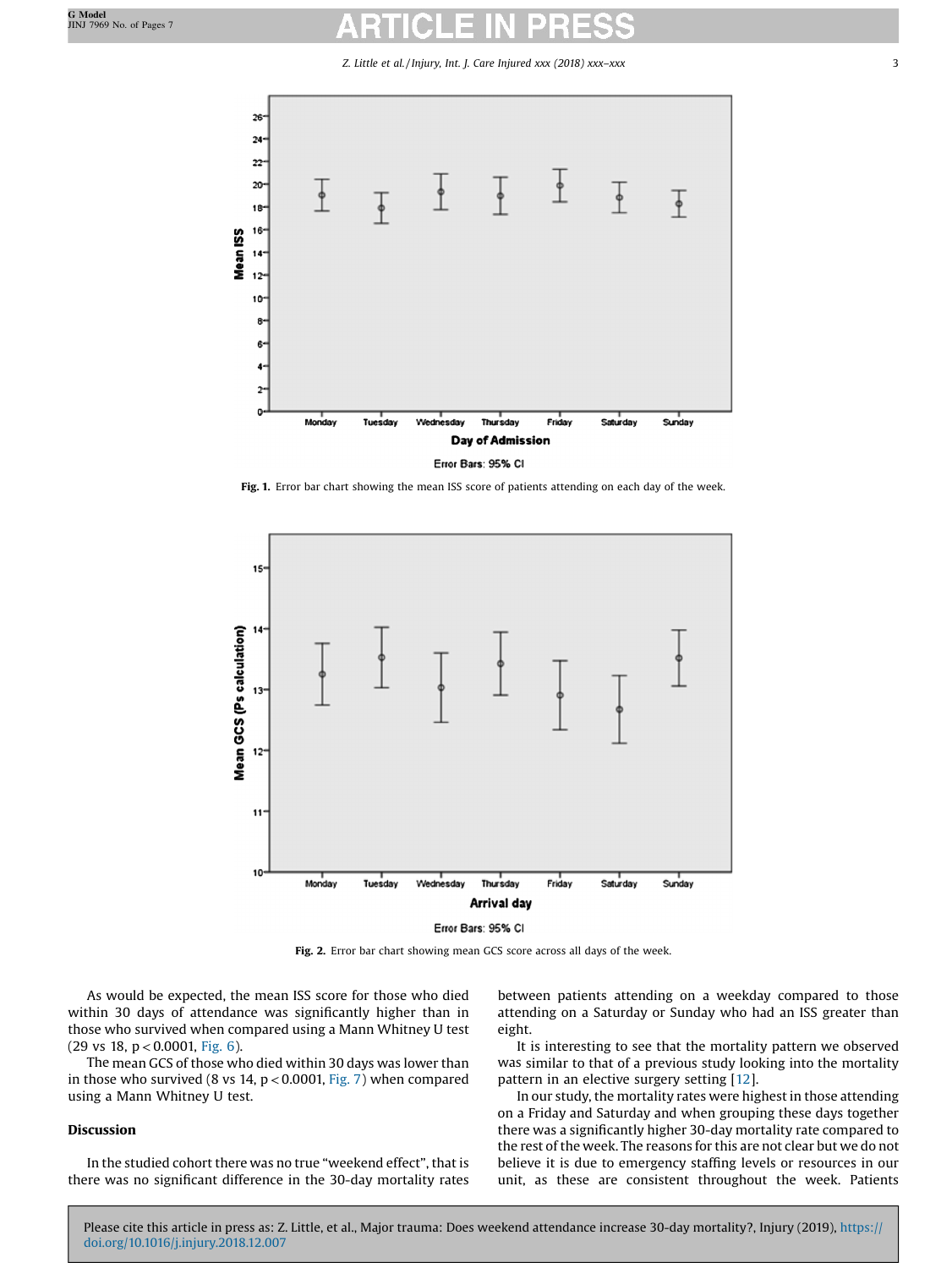# <span id="page-3-0"></span>4 Z. Little et al. / Injury, Int. J. Care Injured xxx (2018) xxx–xxx



Fig. 3. Bar chart showing the mean 30-day mortality according to the day of the week of attendance.

### Table 2

Odds ratio of 30-day mortality in the weekend group compared to the weekday group.

|                                              | 95% confidence interval |       |       |
|----------------------------------------------|-------------------------|-------|-------|
|                                              | Value                   | Lower | Upper |
| Odds ratio for arrival day (weekday/weekend) | 1.014                   | 0.668 | 1.541 |
| For cohort outcome = alive                   | 1.001                   | 0.969 | 1.034 |
| For cohort outcome = dead                    | 0.987                   | 0.671 | 1.451 |
| N of valid cases                             | 1424                    |       |       |

### Table 3

Crosstabulation of trauma patients attending on Friday and Saturday compared to Sunday to Thursday.

|             |           |                      | Outcome |       |       |
|-------------|-----------|----------------------|---------|-------|-------|
|             |           |                      | Alive   | Dead  | Total |
| Arrival day | Fri-Sat   | Count                | 388     | 45    | 433   |
|             |           | % within arrival day | 89.6%   | 10.4% | 100%  |
|             | Sun-Thurs | Count                | 926     | 65    | 991   |
|             |           | % within arrival day | 93.4%   | 6.6%  | 100%  |
| Total       |           | Count                | 1314    | 110   | 1424  |
|             |           | % within arrival day | 92.3%   | 7.7%  | 100%  |

### Table 4

Odds ratio and relative risk of 30-day mortality of trauma patients attending on Friday and Saturday compared to those attending Sunday toThursday.

|                                                |       | 95% confidence interval |       |
|------------------------------------------------|-------|-------------------------|-------|
|                                                | Value | Lower                   | Upper |
| Odds ratio for arrival day (Fri-Sat/Sun-Thurs) | 0.605 | 0.406                   | 0.901 |
| For cohort outcome = alive                     | 0.959 | 0.925                   | 0.994 |
| For cohort outcome = dead                      | 1.584 | 1.102                   | 2.278 |
| N of valid cases                               | 1424  |                         |       |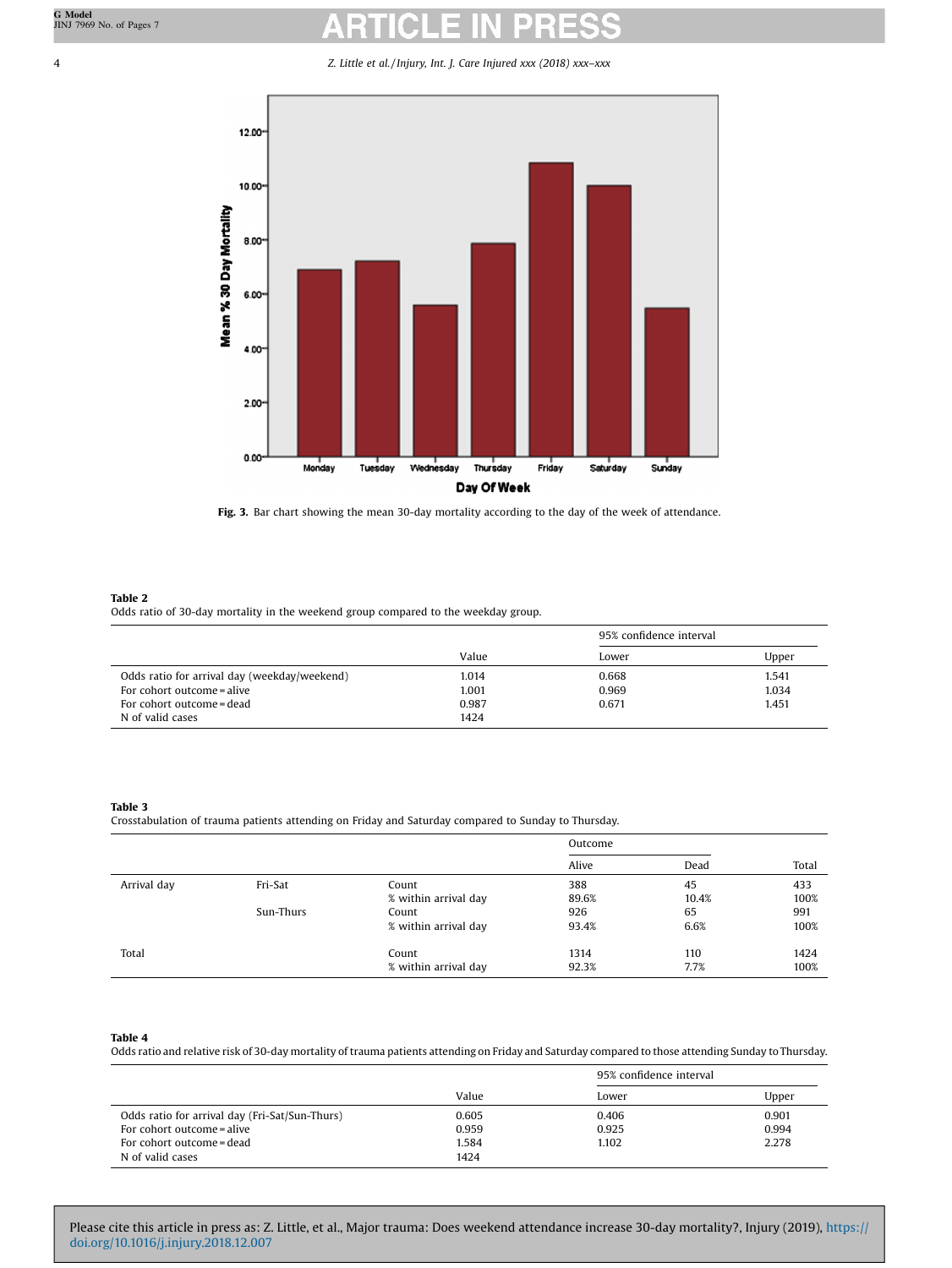# Z. Little et al. / Injury, Int. J. Care Injured xxx (2018) xxx–xxx 5

<span id="page-4-0"></span>

Error Bars: 95% CI

Fig. 4. A simple error chart showing the mean GCS score for all patients attending on Friday and Saturday compared to those attending between Sunday and Thursday.



Fig. 5. An error bar showing mean age of those that died within 30 days compared with those who remained alive.

attending on Friday and Saturday have a trend towards lower GCS on arrival and are more likely to die from significant head injuries and we have demonstrated that mean GCS is significantly lower in the patients who did not survive to 30 days.

Severe head injuries are known to be seen more frequently in Accident and Emergency departments at weekends and nights [[13](#page-6-0)]. Around 70% of weekend admissions are alcohol related, with the majority of these presenting as traumatic injuries [[14\]](#page-6-0). "The Weekend Warrior" effect may also be in play here, whereby an increased level of participation in recreational activities and sporting activities leads to increased attendance with head trauma [\[15\]](#page-6-0).

Saturday and Sunday are the days that we associate with the weekend, and are at the core of the debate over the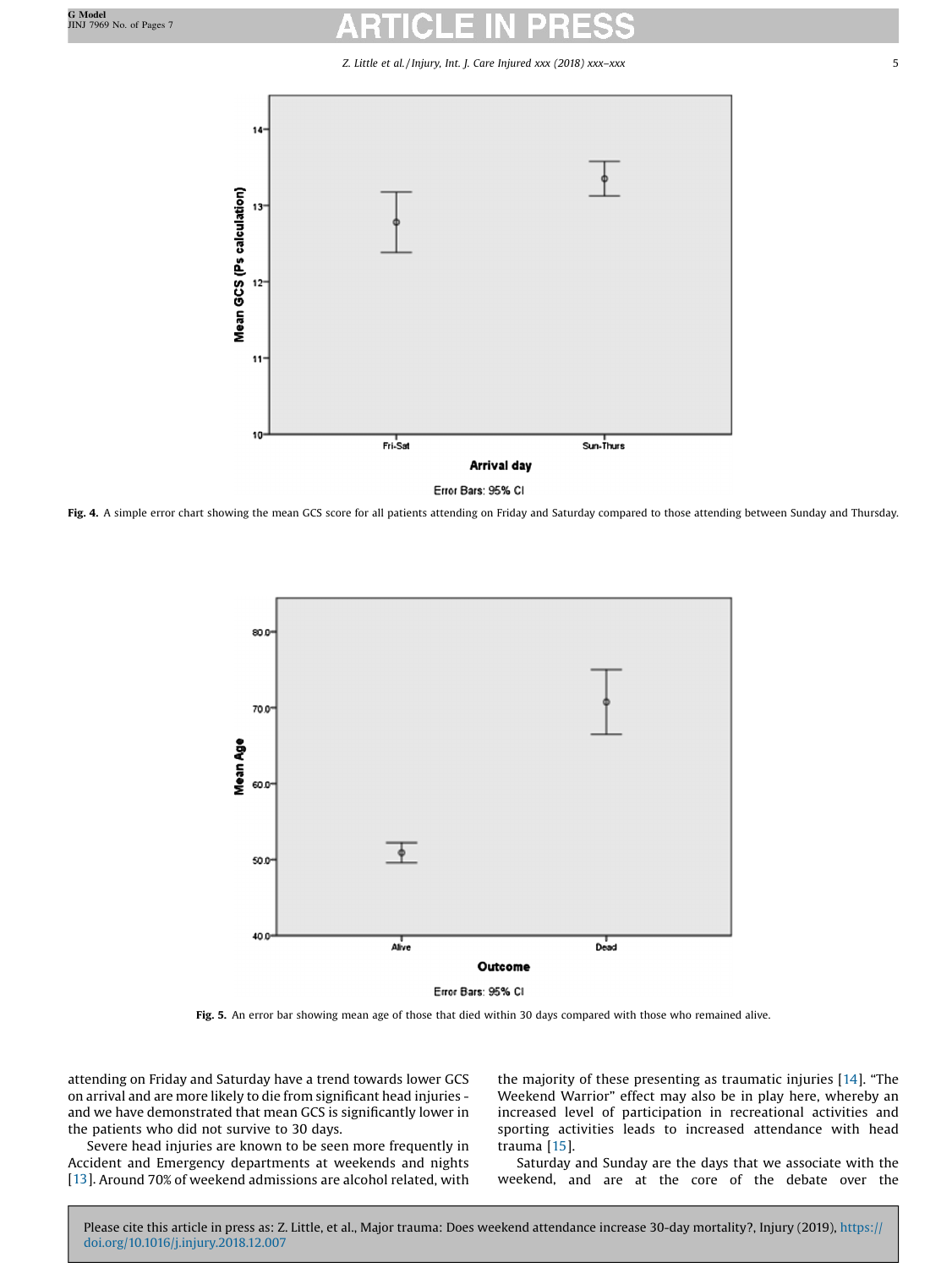<span id="page-5-0"></span>6 Z. Little et al. / Injury, Int. J. Care Injured xxx (2018) xxx–xxx



Error Bars: 95% CI

Fig. 6. Simple error graph showing mean ISS for those who died within 30 days compared with those who remained alive.



Error Bars: 95% CI

Fig. 7. Error graph showing mean GCS for those who died within 30 days compared with those who survived.

implementation of a "seven day" NHS. Based on our results there is a case to say that if policies are forged on "the weekend effect" without delving into the detail of this, they could be missing the point, given that Friday and Saturday attendances are associated with the highest mortality rates in the studied cohort.

There are limitations to this study in that it is retrospective, limited to one centre and the numbers studied are relatively small compared to those that would be available during a multi-centre study.

# Conclusion

These data do not provide any evidence of a true "weekend effect" in moderate and severe trauma patients presenting to a level 1 trauma centre. However, there is a significant increase in 30-day mortality for moderate and severe trauma patients who attended on Fridays and Saturdays when compared with attendances during the rest of the week. With consistent trauma team